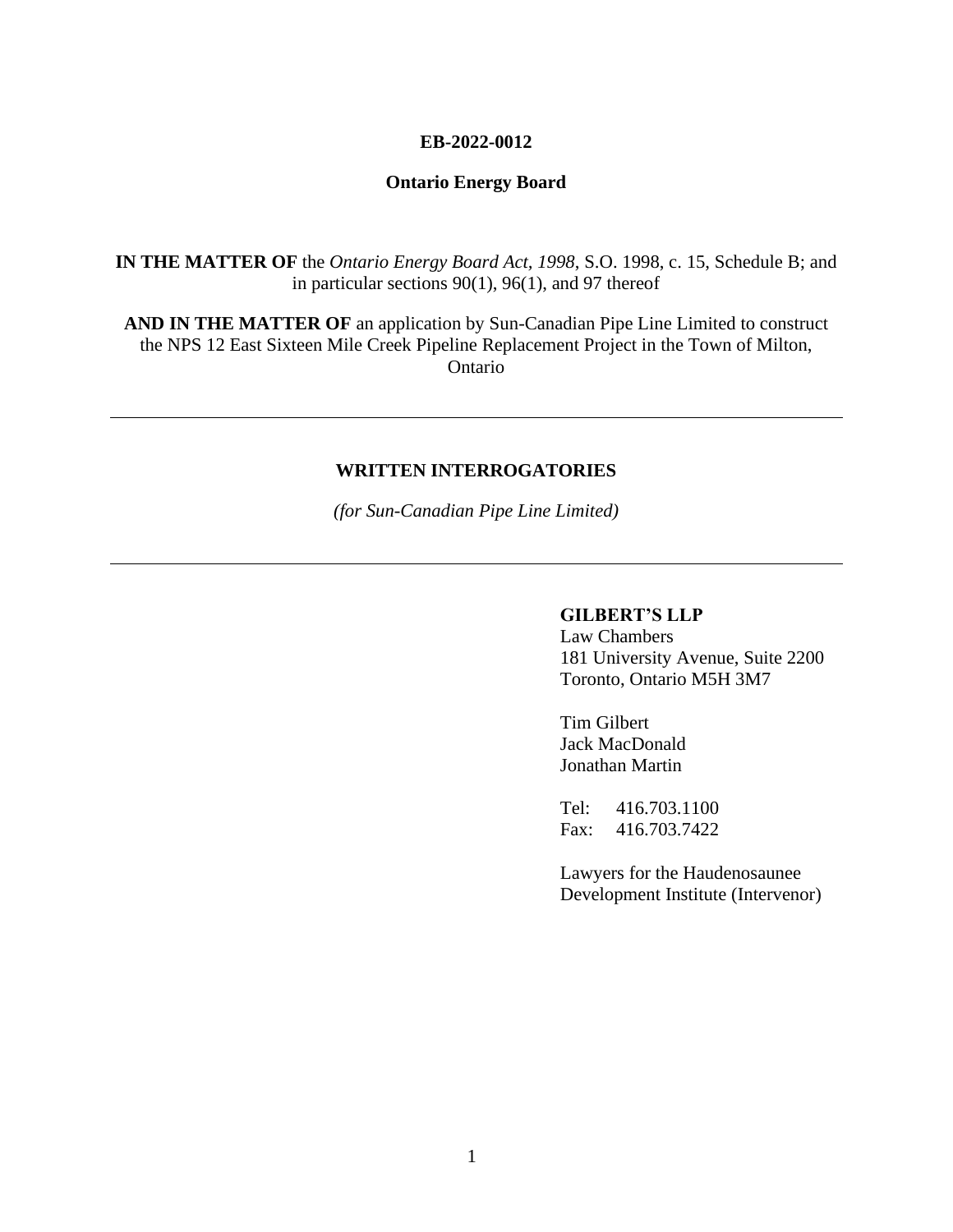## **PROJECT ALTERNATIVES**

Interrogatory # 2-HDI-1

Reference: Exhibit C, Schedule 1, page 24

Questions:

- 1. Has Sun-Canadian considered re-routing its pipeline so it is not situated on or within land subject to Haudenosaunee interests?
	- a. If so, please explain why re-routing the pipeline as described above has not been pursued.
	- b. Please provide any materials relating to the consideration described above.

## **ENVIRONMENTAL IMPACTS**

## Interrogatory # 4-HDI-1

Reference: Appendix 1 (Environmental Report), Table 1-1, page 90

Questions:

- 1. What approvals, if any, has Sun-Canadian received from Fisheries and Oceans Canada ("**DFO**") in respect of the NPS 12 East Sixteen Mile Creek Pipeline Replacement Project ("**Replacement Project**")?
	- a. Please provide any materials relating to DFO approvals in respect of the Replacement Project.

# Interrogatory # 4-HDI-2

Reference: Appendix 1 (Environmental Report), Table 4-9, pages 143-160

Questions :

- 1. Did Stantec engage with the Haudenosaunee in preparing the Environmental Report?
- 2. How will Sun-Canadian engage with the Haudenosaunee in respect of the mitigation and protective measures outlined by Stantec?

Interrogatory # 4-HDI-3

Reference: Exhibit C, Schedule 3, page 27

Questions:

- 1. Please provide a working draft of the Environmental Protection Plan ("**EPP**")?
- 2. How are Indigenous peoples involved with the EPP?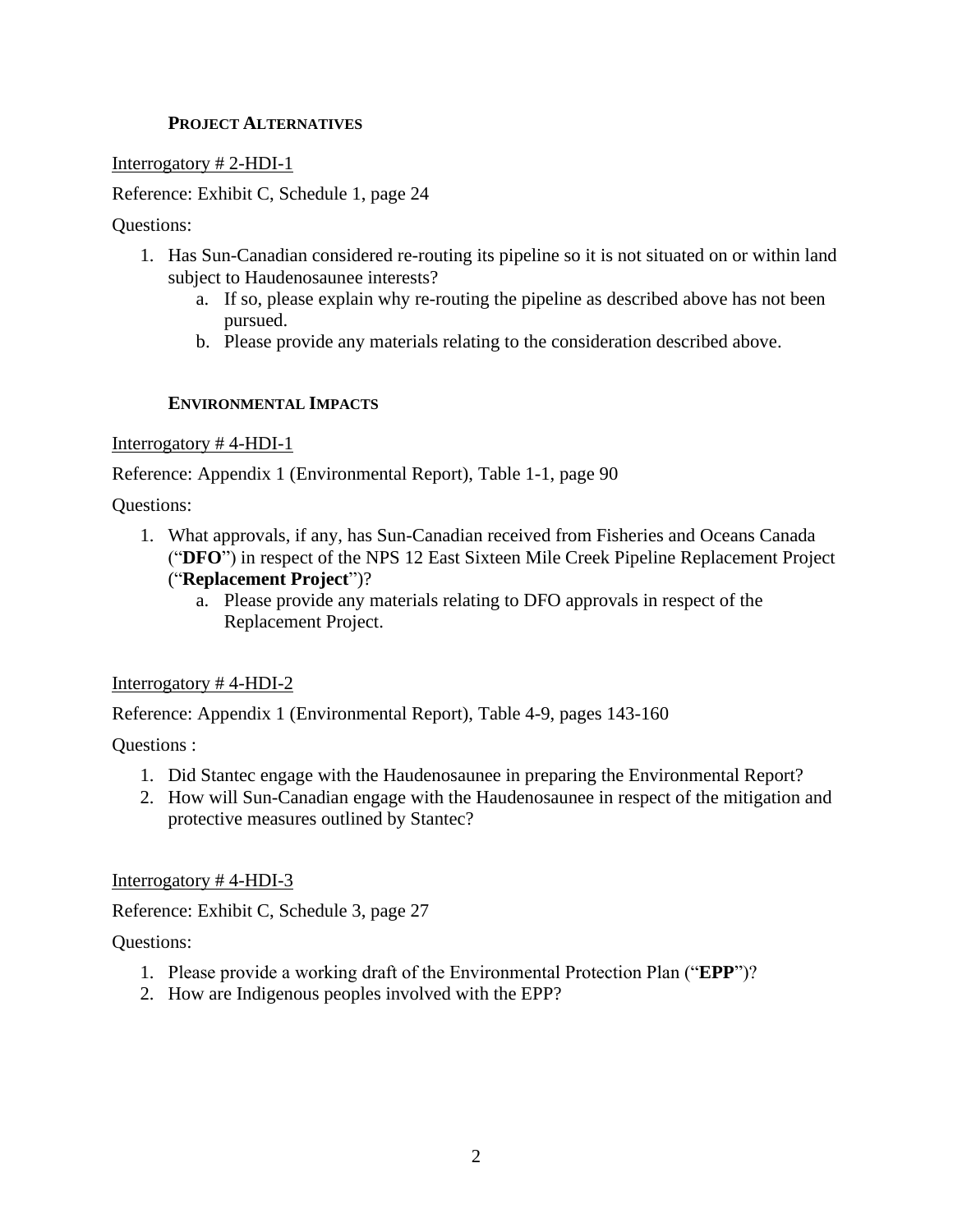## **LANDOWNER AGREEMENTS**

#### Interrogatory # 5-HDI-1

Reference: Exhibit E, Schedule 2, page 47

## "**E.1.2 NEGOTIATIONS TO DATE**

Impacted landowners/tenants will be compensated for access and disturbance as per Sun-Canadian's standard compensation procedure. Compensation is provided at predetermined rates for temporary workspace required on or off of the pipeline easement. Applicable rates are determined using a percentage of current property values and crop values. Consideration is given for disturbance and property restoration.

Sun Canadian has been in ongoing direct discussion and negotiation with all landowners directly impacted by new easements. Both landowners have agreed in principle to the new easements and Sun Canadian is continuing negotiations on the final financial terms of those agreements.

Landowners, tenants and neighbours have been advised of the proposed Project and will be kept informed of progress as the work progresses."

Questions:

- 1. What is Sun-Canadian's "standard compensation procedure"?
- 2. How was the compensation calculated for landowners? Please provide the formula(e).
- 3. What are the "pre-determined rates" for temporary workspace?
- 4. What "consideration" is given for disturbance and property restoration? Please elaborate.
- 5. What compensation was provided to landowners impacted by the proposed project?
- 6. Describe the "direct discussion and negotiation" process with landowners directly impacted by new easements?
- 7. What are the final financial terms of agreements between Sun-Canadian and landowners directly impacted by the new easements?

## **INDIGENOUS CONSULTATION**

#### Interrogatory # 6-HDI-1

## Reference: Exhibit G, Schedule 5, pages 248-256

"I am writing to advise you that on behalf of the Crown, ENDM is delegating the procedural aspects of consultation in respect of the Project to Sun-Canadian Pipe Line (Proponent) through this letter. ENDM expects that the Proponent will undertake the procedural aspects of consultation with respect to any regulated requirements for the proposed Project. The Crown will fulfill the substantive aspects of consultation and retain oversight over all aspects of the process for fulfilling the Crown's duty."

#### Questions:

1. Has the Minister of Energy, Northern Development and Mines ("**ENDM**") provided Sun-Canadian with any information or guidance relating to the procedural aspects of the duty to engage or consult?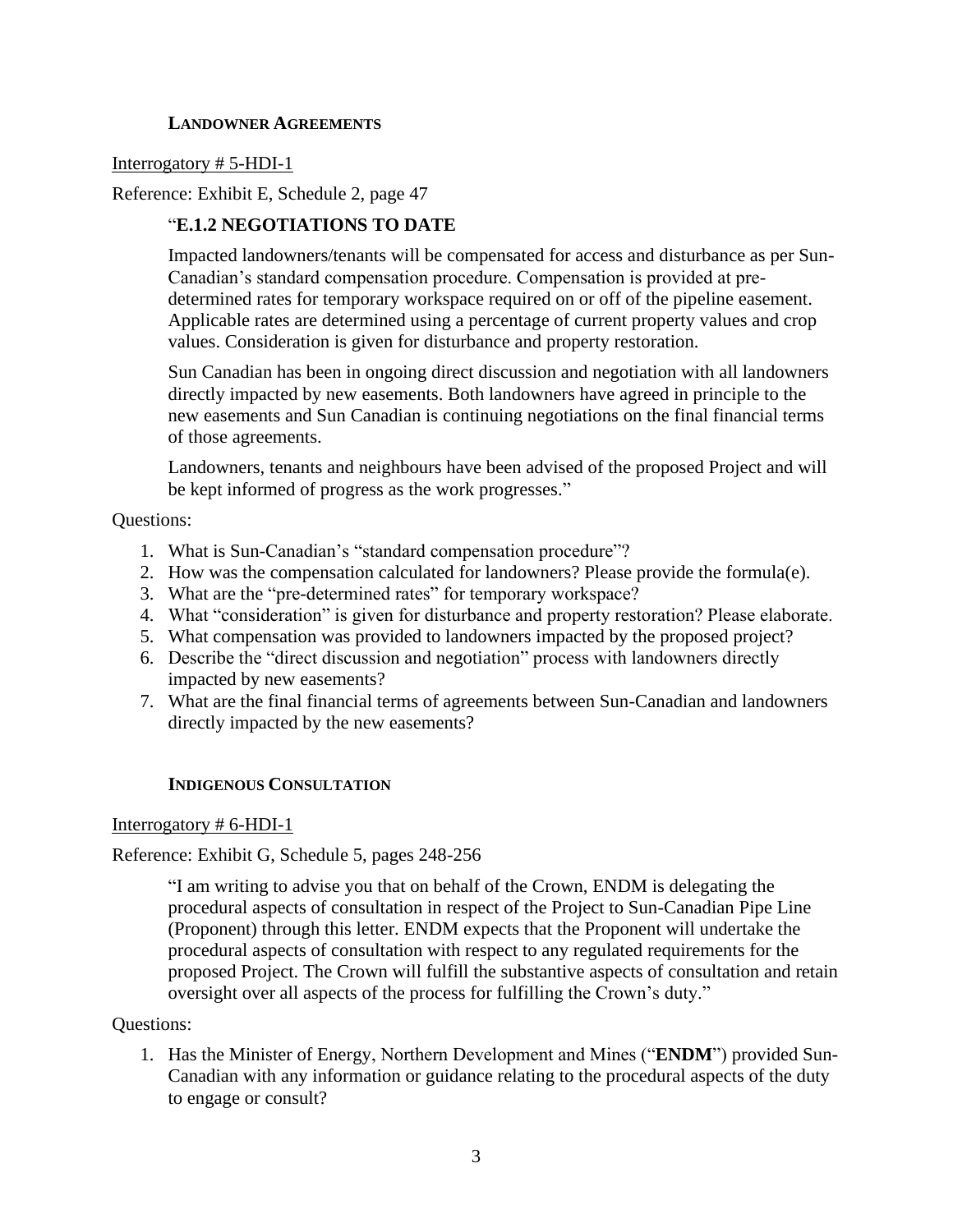- a. Describe such information or guidance and provide any documents relating to same.
- 2. Please provide all documents relating to the Minister of Energy's July 28, 2020 delegation of procedural aspects of consultation to Sun-Canadian.
- 3. What is Sun-Canadian's understanding of "procedural aspects of consultation"?
- 4. Describe Sun-Canadian's efforts to date to discharge its delegated duty to engage and/or consult, to the extent such efforts are not disclosed in the subject application materials.
- 5. Please provide any documents, including correspondence and agreements, relating to Sun-Canadian's discharge of its delegated duty to engage and/or consult.
- 6. Has Sun-Canadian consulted the Haudenosaunee as part of its delegated duty to engage and/or consult?
- 7. Has Sun-Canadian discharged its delegated duty to engage and/or consult the Haudenosaunee?
	- a. If no, will Sun-Canadian engage with the Haudenosaunee throughout the project as part of its delegated duty to engage and/or consult?
- 8. Has Sun-Canadian engaged with or consulted other Indigenous peoples as part of its delegated duty to engage and/or consult?
	- a. If yes, has Sun-Canadian provided any compensation or mitigation to such Indigenous peoples?
- 9. Has any other entity, such as the Regional Municipality of Halton or the DFO, delegated any aspect of its duty to engage to Sun-Canadian?

# Interrogatory # 6-HDI-2

Reference: Exhibit E, Schedule 3, page 48

Questions:

- 1. What, if any, approvals has Sun-Canadian obtained from the Regional Municipality of Halton in respect of the Replacement Project?
- 2. Please provide materials relating to the Municipal Consent Permit in respect of the Replacement Project.
- 3. Did the Municipality engage with the Haudenosaunee, HCCC, or HDI in respect of the Municipal Consent Permit?